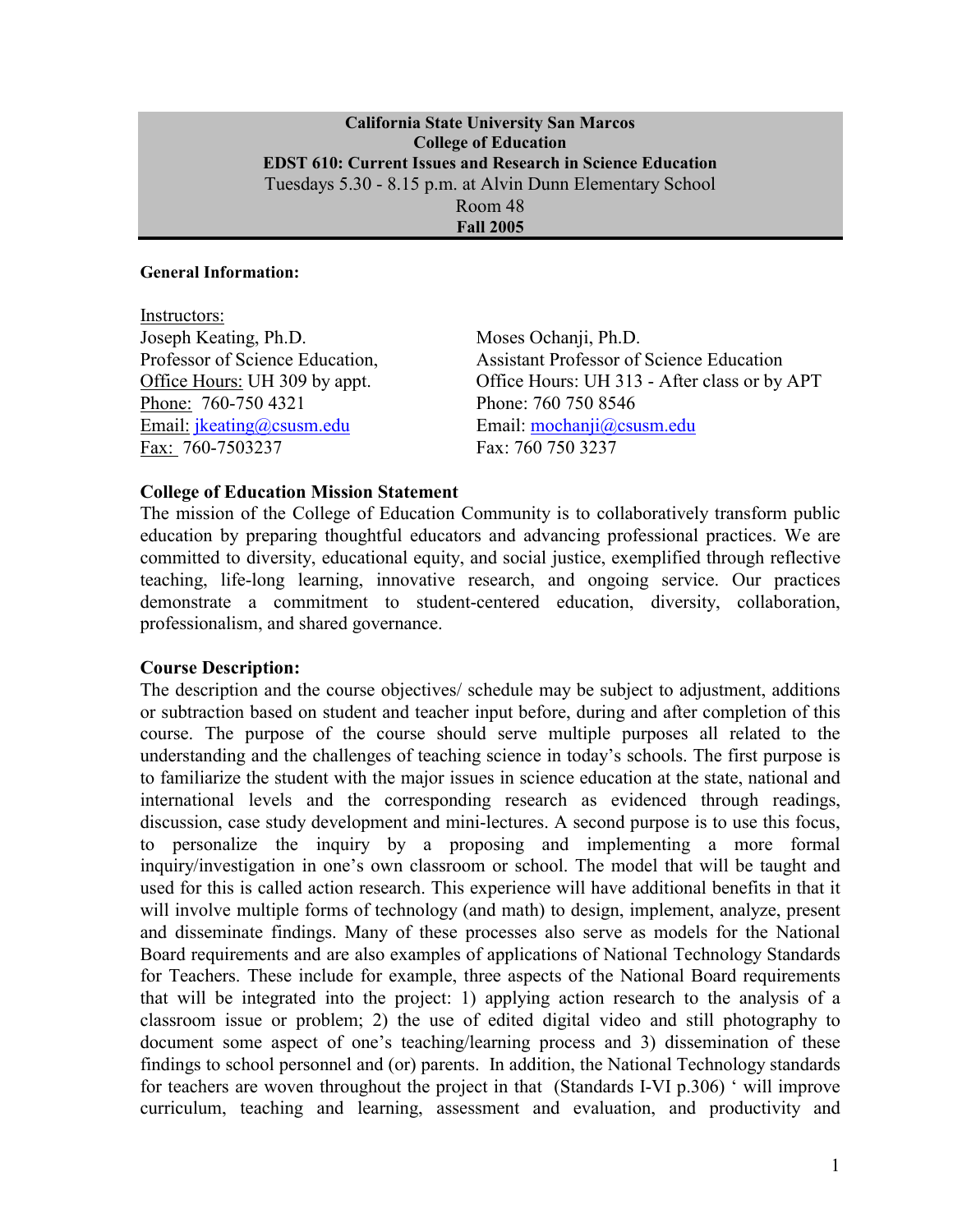professional practice' by including a minimum knowledge and application of word processing, statistical software programs, databases, Internet web searches, scanning, using and editing digital film and multimedia presentations. A third purpose of the course is to model and observe others demonstrating the use of the dominant model in science (the Inquiry Model) by sharing and critiquing inquiry-based lessons from other teacher participants.

# **Required Texts:**

1. Weld, J. (Ed.) (2004). *The game of science education*. Boston: Allyn & Bacon.

2. National Science Education Standards. Available: http://www.nap.edu/catalog/4962.html

**Supplemental:** (selected parts to be provided by the instructor or in some cases downloaded) 1)"Research within Reach: Science Education—A Research-Guided Response to the Concerns of Educators" (1995) Edited by David Holdzkom and Pamela Lutz. NSTA.

2)" What We Know About How People Learn"(2002) California Journal of Science Education. Volume II, Issue 2. CSTA.

3) National Educational Technology Standards for Teachers. (2002). International Society for Technology in Education Press. ISBN 1-56484-173-1

4) "Classroom Instruction that Works—Research Based Strategies for Increasing Student Achievement" (2001) McREL Labs: Robert Marzano, Debra Pickering and Jane Pollock. ASCD.

5) "Scoring Rubrics In the Classroom—Using Performance Criteria for Assessing and Improving Student Performance" (2001). Edited by Judith Arter and Jay McTighe. Corwin Press.

6) "How The Brain Learns" (2001) David Sousa. Corwin Press.

7) "Issues in Science Education" (1997) Edited by Jack Rhoton and Patricia Bowers. NSTA Publications. ISBN 0-87355-137-0

8) "Identifying and Implementing Educational Practices Supported by Rigorous Evidence: A User Friendly Guide"USDE Institute of Education Sciences December 2003 (download)

9) "They're not dumb…they are different…stalking the second tier"(1992). Sheila Tobias. Research Corporation. Tucson, Az. (selections to be provided)

10) "Cases in Middle and Secondary Science Education" by Koballa and Tippins.. Second Edition. Pearson Merrill Prentice Hall ISBN O-13-112798-5

11) "Lost Discoveries. The Ancient Roots of Modern Science" (2002) by Dick Teresi. Simon and Schuster. ISBN 0-684-83718-8

# **Authorization to Teach English Learners**

This credential program has been specifically designed to prepare teachers for the diversity of languages often encountered in California public school classrooms. The authorization to teach English learners is met through the infusion of content and experiences within the credential program, as well as additional coursework. Students successfully completing this program receive a credential with authorization to teach English learners.

*(Approved by CCTC in SB 2042 Program Standards, August 02)*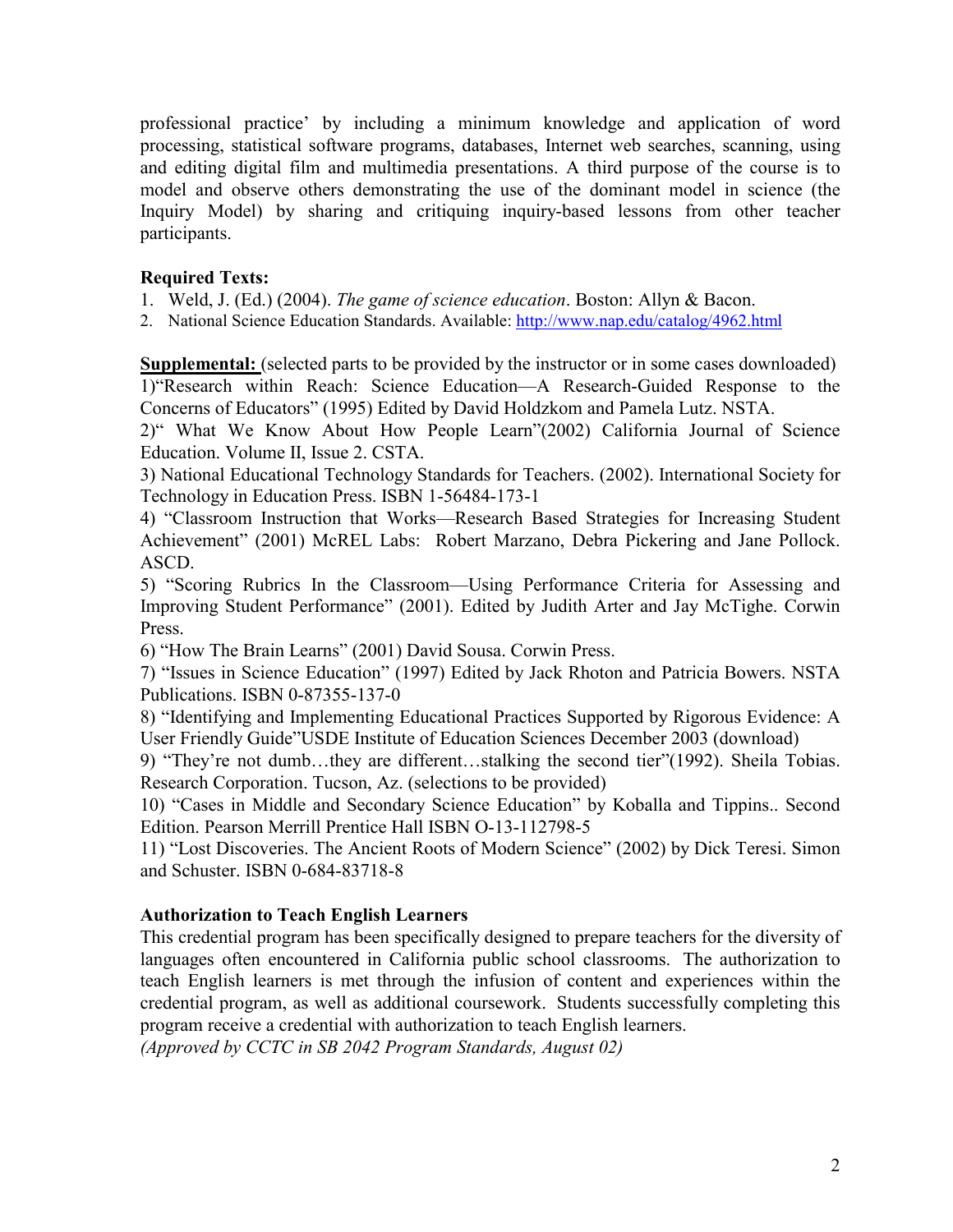# **College of Education Attendance Policy**

Due to the dynamic and interactive nature of courses in the College of Education, all students are expected to attend all classes and participate actively. At a minimum, students must attend more than 80% of class time, or s/he may not receive a passing grade for the course at the discretion of the instructor. Individual instructors may adopt more stringent attendance requirements. Should the student have extenuating circumstances, s/he should contact the instructor as soon as possible. *(Adopted by the COE Governance Community, December, 1997).*

# **Students with Disabilities Requiring Reasonable Accommodations**

Students must be approved for services by providing appropriate and recent documentation to the Office of Disable Student Services (DSS). This office is located in Craven Hall 5205, and can be contacted by phone at  $(760)$   $750-4905$ , or  $TTY$   $(760)$   $750-4909$ . Students authorized by DSS to receive reasonable accommodations should meet with their instructor during office hours or, in order to ensure confidentiality, in a more private setting.

# **Course Objectives:**

Upon completion of this course the student will be able to demonstrate knowledge, understanding, appreciation and (or) practical skills for applying.......

1) Knowledge of the major issues and research findings in science education at the state, national and international level

2) All elements of proposing and implementing an action research design as an inquiry related model to evaluate one's teaching practice (and as related directly or indirectly to one of the major issues in science or math education).

3) A variety of technological skills to the design, implementation, analysis and presentation of the action research project.

4) Effective means of disseminating one's research information to school personnel and parents and to the general public through publications.

5) The inquiry, constructivist problem solving model of teaching through a hands-on, interactive model.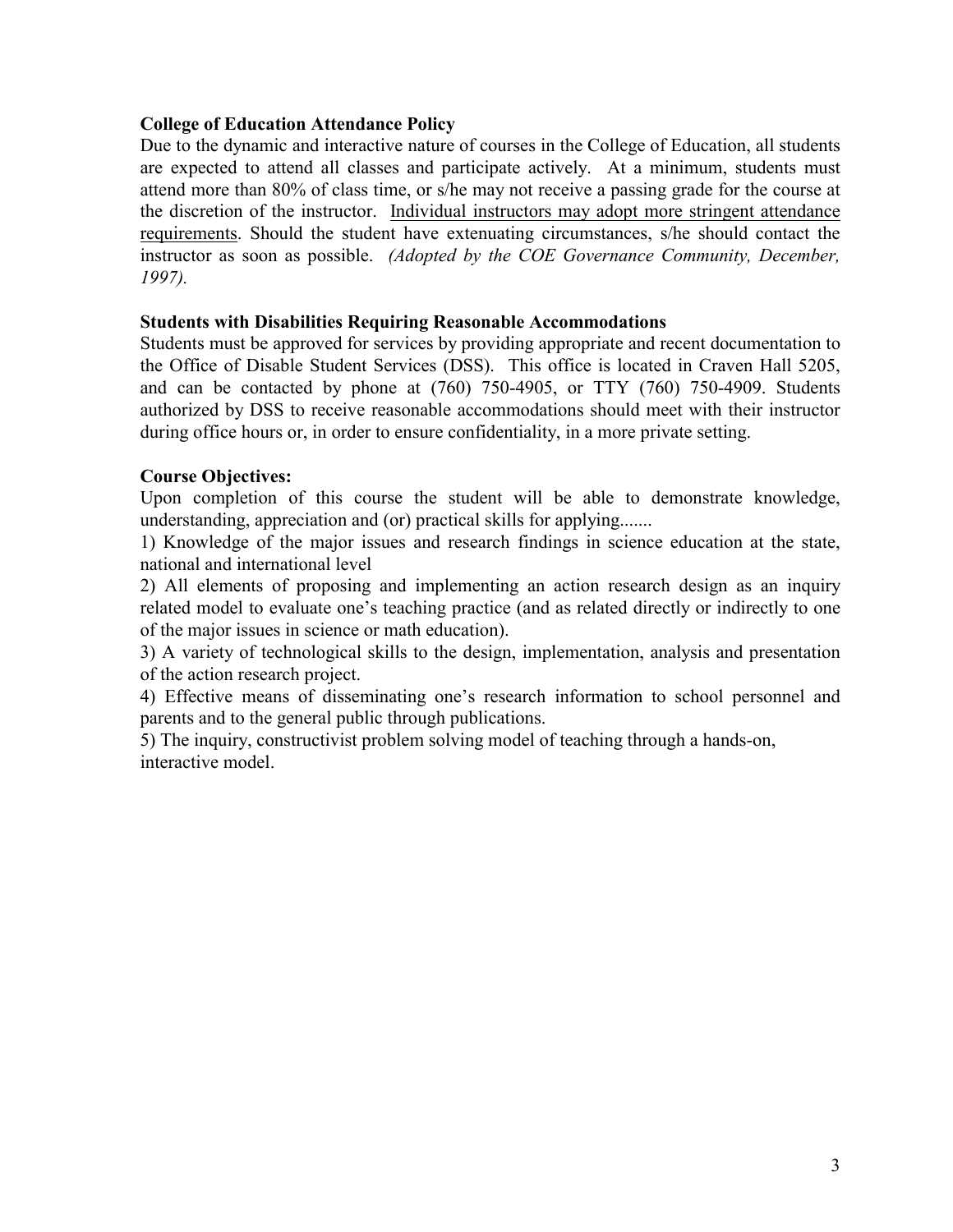### **Course Schedule**

Session Tentative Topic Readings and Assignments Due

### **#1 August 30th**

Introduction/ Overview of Syllabus/ Assignments/ Science Teaching Issues

(schedule developed for discrepant events, action research proposals, case studies reading groups)

 #1 Mini-lecture: Presentation of an example of an Inquiry based teaching model: Discrepant Event (The Mystery Box) (Keating)

Next time: 1) read grade appropriate TIMSS study from (reading log): http://timss.bc.edu/TIMSS1/Items.html

2) NYT web article on teaching evolution (reading log)

3) Keating dissertation summary (sent via email) (reading log)

### **#2 September 6**

Action Research Model discussed with examples (Keating)

#2 Mini Lecture "Factors That Affect the Success of Navajo Students in Science….Implications for diverse students" (Keating dissertation)

#3 Mini Lecture McREL Lab Findings of most effective science teacher strategies (Keating)

#4 Mini-Lecture: Controversial Issues in Science Education: Evolution vs. Creationism (or ID)"

Discussions of Readings: TIMSS Study Summary discussion (download):

**Next time:** Readings: Handout on teacher affect (Teacher dispositions) self evaluation

# **#3 September 13**

#5 Mini-lecture: "Research findings on the importance of teacher affect (teacher dispositions) on effective teaching" (Keating)

In class discussion of self evaluation/action plan for teacher dispositions (follow up during last class session)

Student Presentation and audience evaluation of Collaborative Inquiry model

Graduate student presentations of Action Research/thesis process

Next time: Action Research Proposals due on September 27<sup>th</sup>

# **#4 September 20**

#6 Mini-Lecture: "History of the science education Curriculum in the US from Sputnik to today" (Ochanji)

Analyzing curriculum packages

 Group Tasks assignments for The Game of Science Education Readings **Next time:** Action research proposal presentation

### **#5 September 27th**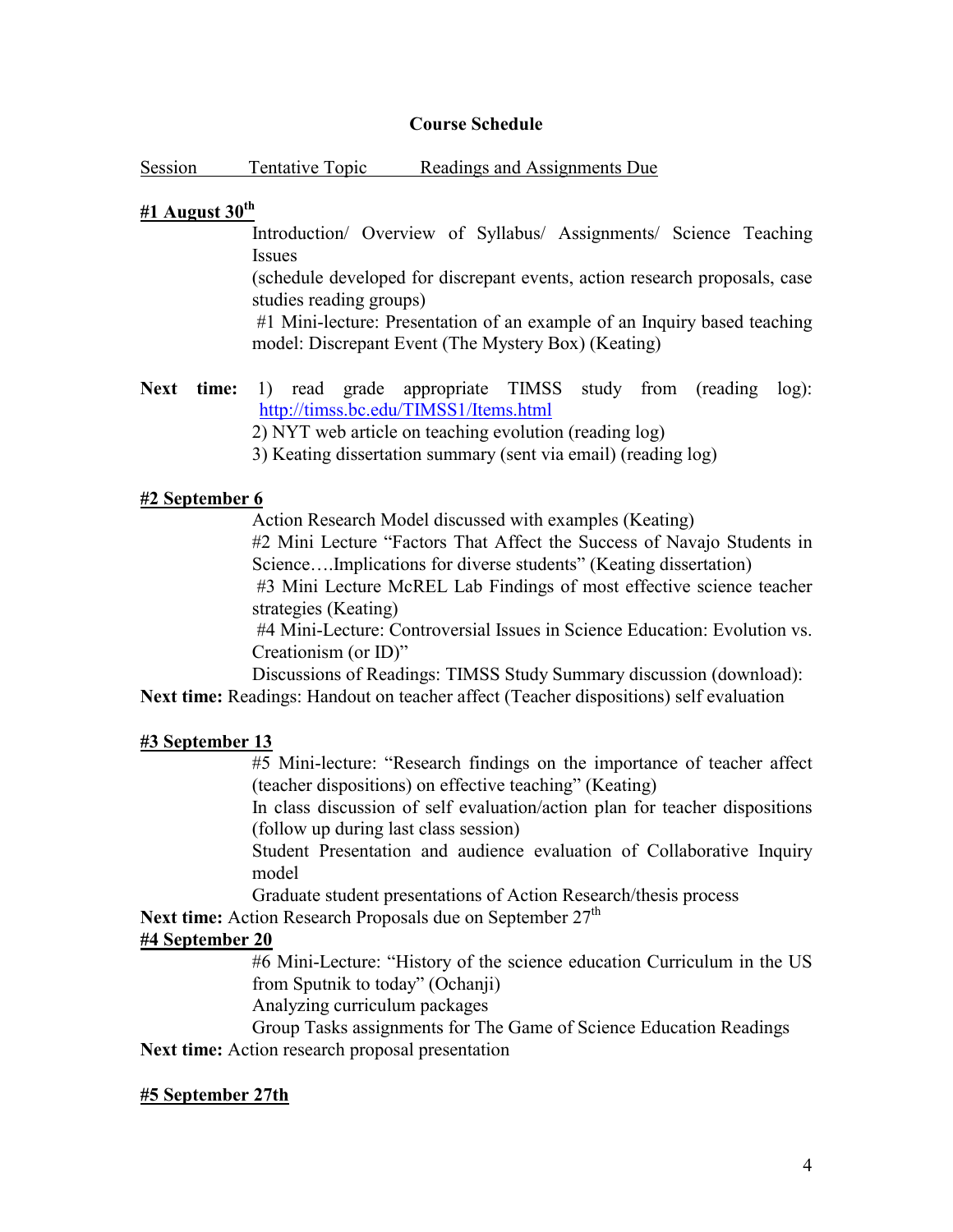Action Research Proposal Presentations (5 –7 minutes each) Student Presentation of Collaborative Inquiry model **Next time**: Handout: Selections from 'teaching the Second Tier' (Tobias) (reading log) Handout: Differentiated instruction (reading log)

### **#6 October 4th**

 #7 Mini-Lecture: "Theyr'e not dumb…..Teaching the Second Tier" (Tobias) Student Presentation of Collaborative Inquiry model (2 pairs) #8 Mini-Lecture "Research findings on differentiated instruction in Science" (Keating)

**Next time:** *Read assigned Chapters from chapters 1, 2 & 3 from the Game of Science Education* 

#### **#7 October 11th**

#9 Mini-Lecture: "Topical Issues in Science Education and in Our classrooms" (Ochanji)

**Next time:** *Read assigned Chapter from chapters 8 & 9 from the Game of Science Education* 

#### **#8 October 18th**

#10 Mini-Lecture: "Teaching the Nature of Science: Is it part of our curriculum?" (Ochanii)

**Next time:** *Read assigned Chapter from chapters 5, 6 & 7 from the Game of Science Education* 

#### **#9 October 25th**

#11 Mini-Lecture: How Children Learn: Perspectives from behavioral and cognitive psychology and classroom implications

**Next time:** *Read assigned Chapter 10 & 11 from the Game of Science*

#### **#10 November 1**

Developing Assessment Maps, Science kits and other resources for science teaching

**Next time:** *Read assigned Chapter 12 & 13 and Appendix A from the Game of Science Education*

### **#11 November 8th**

Current Research Trends in Science Education – Guest Speaker **Next time:** Video Conference with Keating

### **#12 November 15th**

(Video Conference on  $4<sup>th</sup>$  Floor UH) Issues in Action Research Design Projects (short overview of progress) Student Presentation and audience evaluation of Collaborative Inquiry model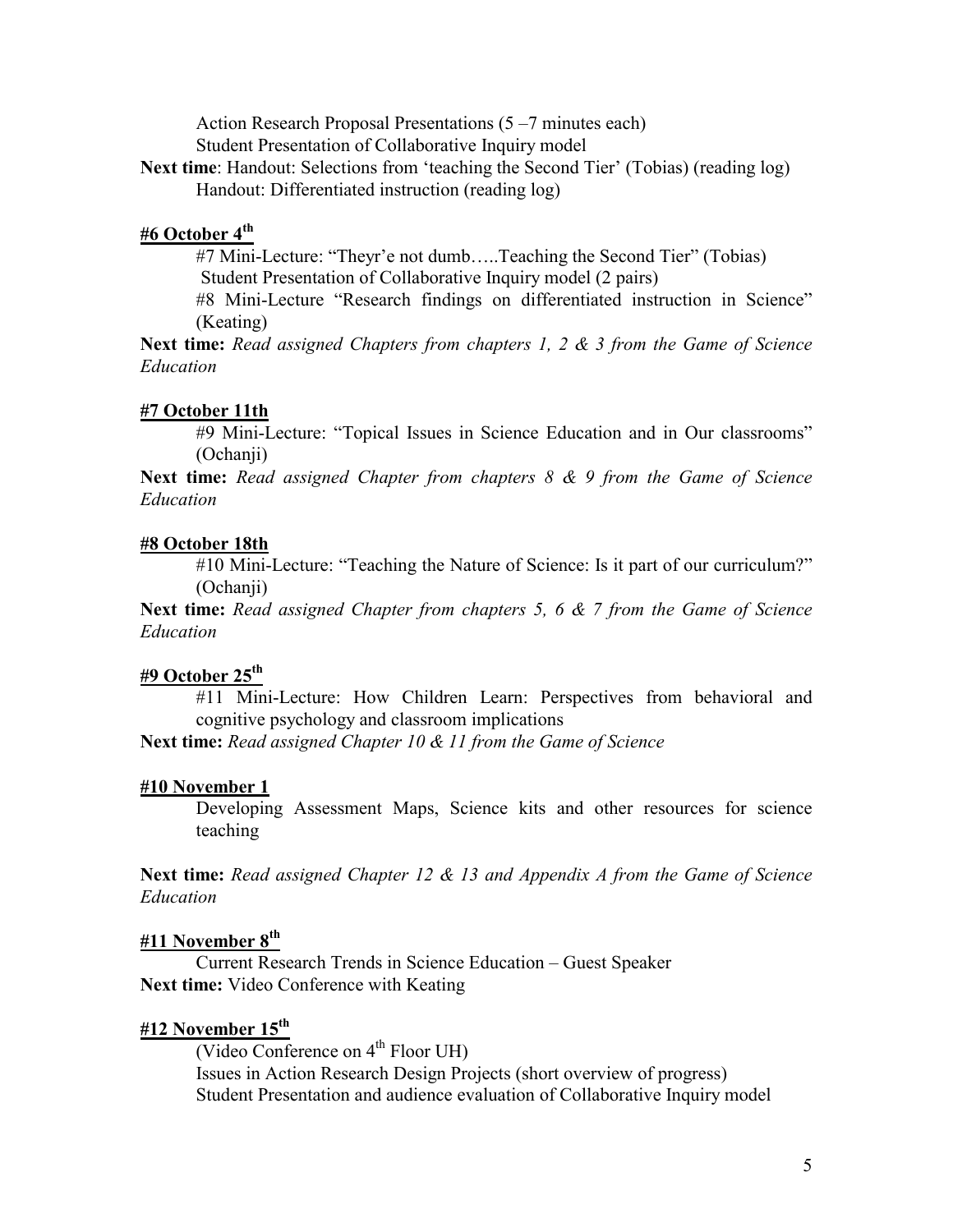#8 Mini Lecture: "Importance of Pre, Formative and Summative Assessment"

**Next time:** *No formal class meeting Action Research work time*

# **#13 November 22nd**

Action Research Individual teams work. No whole class meeting

**Next time:** *Readings to be assigned; Manuscript Assignment Due*

### **#14 November 29th**

Role of Science Fairs in K-12 classrooms Turn in Manuscript Assignment

**Next time:** *Final Action Research Papers and Presentations due Progress of teacher dispositions based on action plan* 

# **#15 December 6 (Final)**

Presentation of Action Research Discussion of progress of teacher dispositions Instructor Evaluations/ Course Overview

### **Graduate level expectations of assignments**:

- Expectations are that all assignments will be professionally done (i.e. typed and at the highest quality level representative of graduate work)
- Citations should always be used when utilizing information from another source as well as quotations if direct quotes are used
- Punctuality and attendance and participation are essential and missed assignments and classes will be excused only for highly unusual circumstances. Any assignments that could be made up from missed days (not all could since they are group and interactive) will only count a maximum of 1/2 since discussion/reflection of these assignments in class is an essential part of the process. **Two missed classes will lower student grade by one and three may result in a dropped from the class.**

# **Synopsis of each assignment:**

**#1 Reflective Reading logs of all assigned readings:** These are not collected but in order for one to participate in discussions, expectations are that they would be available). This is on the honor system but if it is evident that a student has not done the reading and the log he or she will be deducted appropriate points. The following format is a possible suggestion of how this might be done:

- Short summary of the main ideas
- List some questions you would like to discuss with your group
- Make some connections with something that has happened in your teaching and/or learning experience.
- Find at least four interesting concepts or passages that are new or have special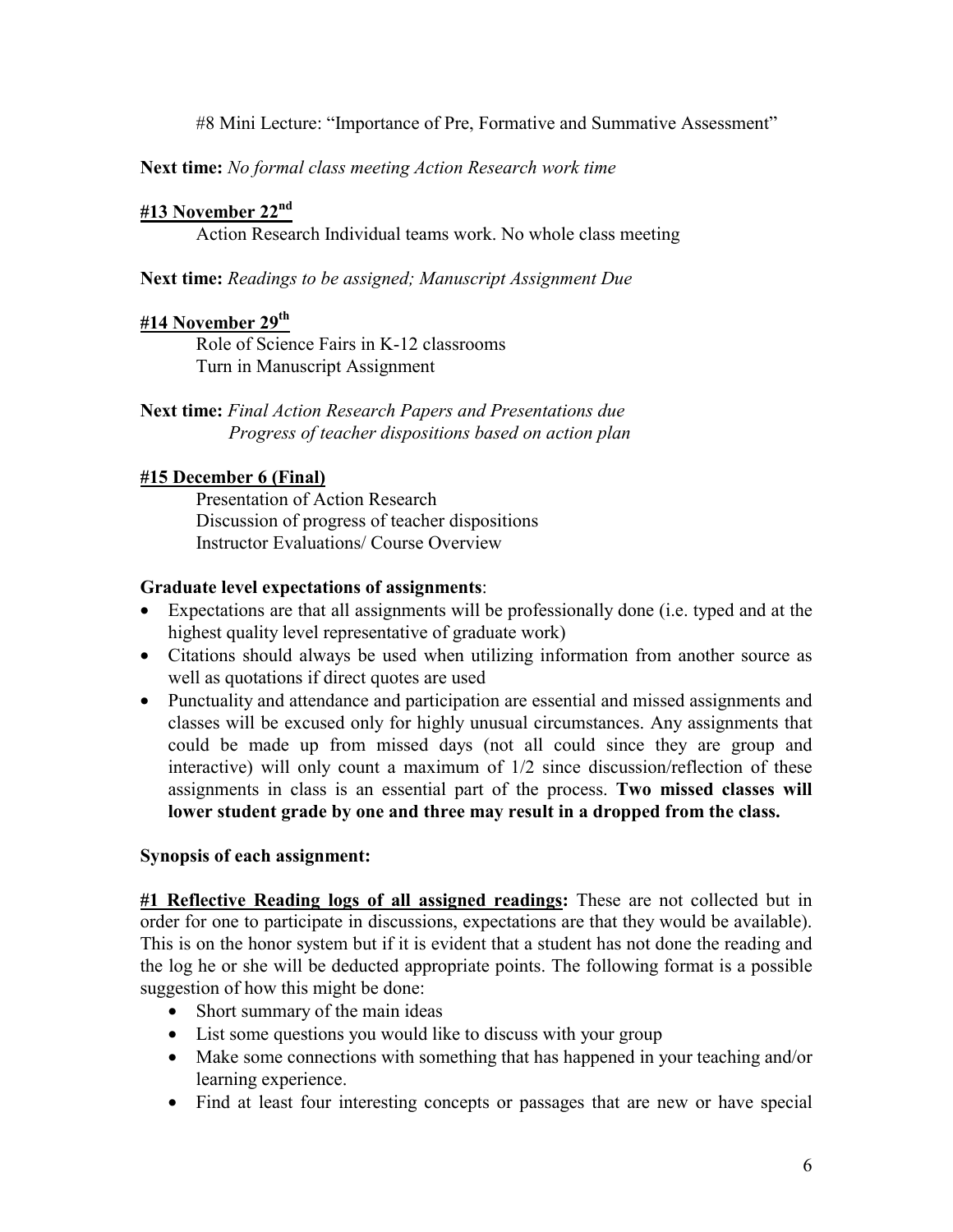meaning to you and or recommendations (especially for the CASES).

• Create a visual of what your favorite part of the reading, what you learned and share it

**#3 Discrepant Event/ Inquiry Presentation**: The spirit of this assignment is for the class to observe a variety of examples of teaching using the inquiry approach and have an opportunity to critique it. Each pair of students will prepare an inquiry-based lesson appropriate for K-12 science and (or) math (approximately 15-20 maximum). A handout lesson plan should be available at the conclusion of the presentation that includes as a minimum: standards addressed, objectives, materials and resources, procedures, assessments and explanation. Drawings may help. Presentations will be evaluated by the instructor and peers using the following rubric:

- 1) Appropriateness of materials (0-5)
- 2) Questioning Techniques (0-5) Non-judgmental, Science process skills, Constructivist, Closure
- 3) Involvement/Engagement of audience (0-5)
- 4) Teacher Content Knowledge (0-5)
- 5) Overall comments and scoring

# **#4 and #5 Action Research Proposal and Final written and oral presentation**

The spirit of the assignment is for each student to have the opportunity to develop and implement a teacher-directed research project (action research) that addresses some question related to ones own practice. This should assist the student as a pilot or at the least a practice exercise for the thesis. The final outcomes of this assignment includes: written and oral report of the findings, (may include an edited videotape in support of those findings) and proposal for the dissemination of the findings via a presentation to a school and or parent group. See Action Research Proposal Form, which will be a handout that includes: statement of the problem (question(s), background of the problem, hypothesis, experimental design (triangulation), data collection techniques (analysis), conclusions and implications. **The final paper will also include a 200 word (max) abstract summarizing the study.**

# **#6 Teacher Dispositions (affect)**

The spirit of the assignment is for each student to self evaluate his (her) own teaching affect and to write up an action plan for improvement in those areas deemed necessary (this will be done in class with a partner). During the final class a discussion of progress towards this goal will be made with instructors input. Expectations are that those positive behaviors (dispositions) will be modeled during the class with both colleagues and **instructors** 

# **#7 Discussion Questions:** *(Based on Readings fro: The Game of Science Education*

# *Text) – 10 points*

Each student will be required to submit a discussion question through WebCT for the class based on the readings of the assigned chapters from the book *The Game of Science Education*. Late submissions will not be accepted since the questions will be used to